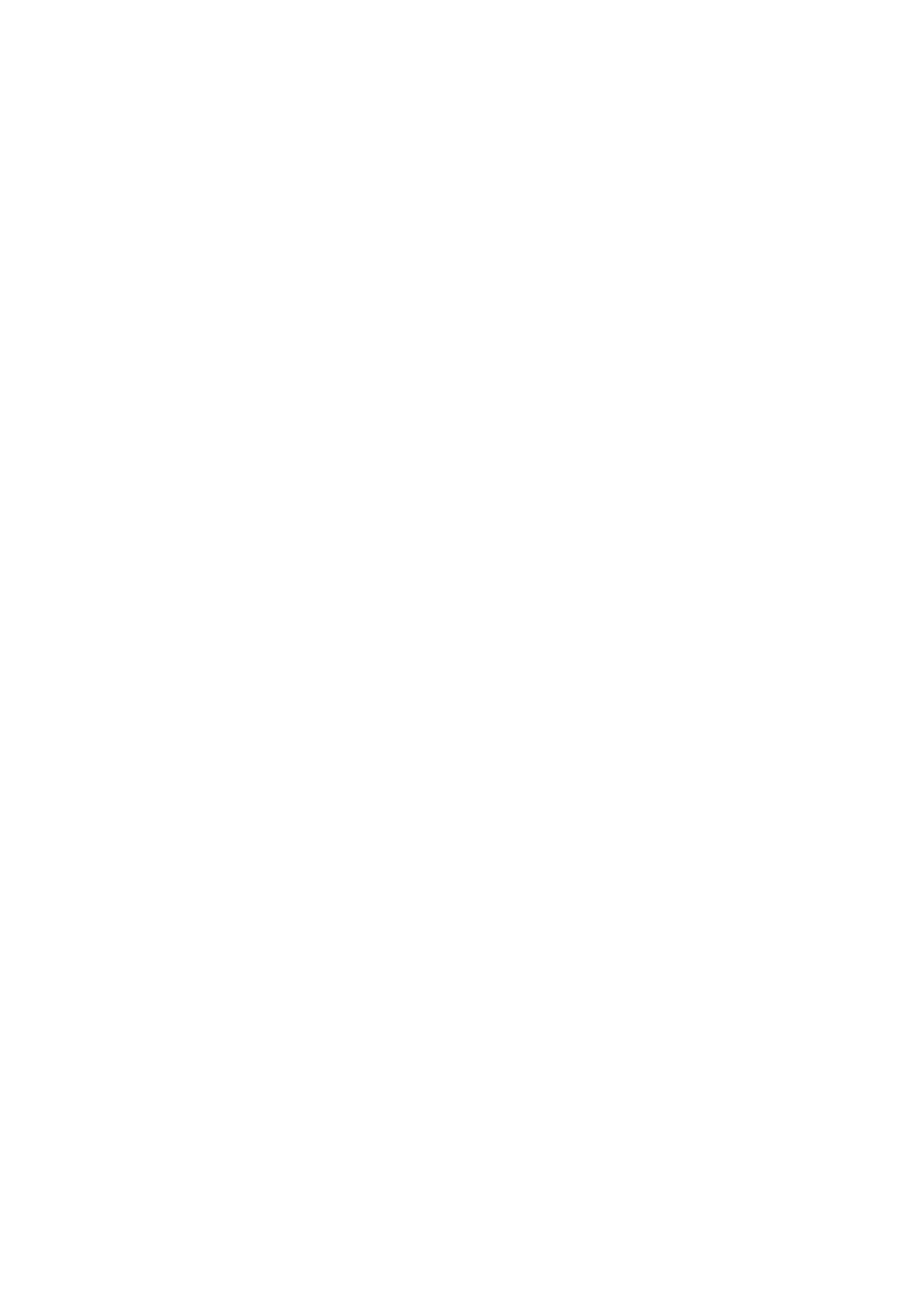

## **1 Welcome**

Chairperson John Gillon opened the meeting followed by Member Andrew Shaw leading the meeting with a karakia.

Whakataka te hau kite uru Whakataka te hau kite tonga Kia mākinakina ki uta Kia mātaratara ki tai E hī ake ana te atakura Hetin He huka He hau hū Tihei mauri ora!

Cease o winds from the west Cease o winds from the south Bring calm breezes over the land Bring calm breezes over the sea And let the red-tipped dawn come With a touch of frost A sharpened air And promise of a glorious day

*Member M Kenrick arrived at 6.04pm.* 

## **2 Apologies**

Resolution number KAI/2022/10

MOVED by Chairperson J Gillon, seconded by Member P Gillon:

#### **That the Kaipātiki Local Board:**

**a) accept the apology from Member Adrian Tyler for absence.** 

## **CARRIED**

### **3 Declaration of Interest**

There were no declarations of interest.

## **4 Confirmation of Minutes**

Resolution number KAI/2022/11

MOVED by Member C Schmidt, seconded by Member P Gillon:

#### **That the Kaipātiki Local Board:**

**a) confirm the ordinary minutes of its meeting, held on Wednesday, 27 April 2022, as true and correct.**

#### **CARRIED**

#### **5 Leave of Absence**

There were no leaves of absence.

#### **6 Acknowledgements**

# **6.1 Dr Judy McGregor**

Dr Judy McGregor was awarded as a Dame Companion of the New Zealand Order of Merit in the Queen's Birthday Honours 2022 for services to human rights and health.

Dr Judy McGregor is a lawyer and former professor at Massey University and Auckland University of Technology who has worked with emerging national human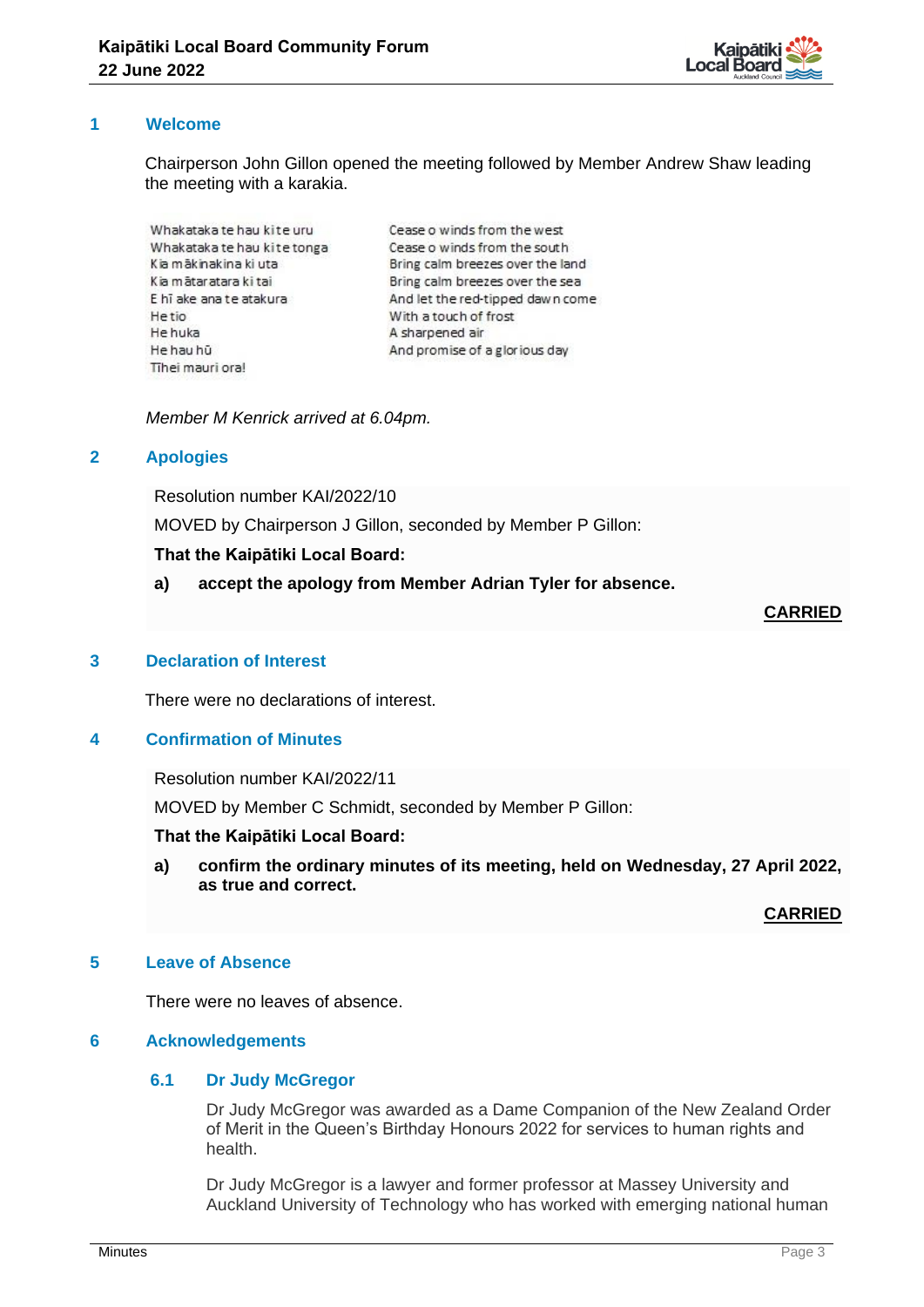

rights institutions in Malaysia, Nepal, the Maldives, Jordan, and Palestine on developing human rights communications strategies, and on women's rights.

Dr McGregor co-authored research on human rights titled 'Human Rights in New Zealand: Emerging Faultlines', identifying five critical issues to be addressed including women's rights, equal pay, child poverty and the over-imprisonment of Māori. She was the first Equal Employment Opportunities Commissioner for the New Zealand Human Rights Commission, holding the position for two terms between 2003 and 2013. As Commissioner her report 'Caring Counts', based on undercover work in the aged care industry, had a significant impact and lead ultimately to a historic industry-wide settlement. She was appointed as Chair of the Waitematā District Health Board in 2018 and chairs the Health Workforce Advisory Board and the Mental Health and Addictions Assurance Group with the Ministry of Health. She was named the Supreme Winner at the 2016 Women in Governance Awards for lifetime excellence in governance and is patron of the Auckland Women's Centre. Dr McGregor was previously appointed a Companion of the New Zealand Order of Merit in 2004 for her services to journalism.

#### Resolution number KAI/2022/12

MOVED by Member M Kenrick, seconded by Member P Gillon:

#### **That the Kaipātiki Local Board:**

**a) acknowledge and congratulate Dr Judy McGregor who was awarded a Dame Companion of the New Zealand Order of Merit in the Queen's Birthday Honours 2022.**

**CARRIED**

#### **7 Petitions**

There were no petitions.

#### **8 Deputations**

#### **8.1 Pest Free Kaipātiki Restoration Society**

Annie Dignan, General Manager of Pest Free Kaipātiki Restoration Society and Fiona Smal, Senior Restoration Advisor (via MS Teams), were in attendance to address the board on this item.

Resolution number KAI/2022/13

MOVED by Member A Shaw, seconded by Member M Kenrick:

#### **That the Kaipātiki Local Board:**

- **a) receive the deputation from Pest Free Kaipātiki Restoration Society.**
- **b) thank Annie Dignan, Fiona Smal and Pest Free Kaipātiki Restoration Society for their presentation.**

**CARRIED**

## **8.2 Men's Shed**

Jim Andrews, Trustee of Men's Shed, was in attendance to address the board on this item.

Resolution number KAI/2022/14

MOVED by Deputy Chairperson D Grant, seconded by Member A Shaw: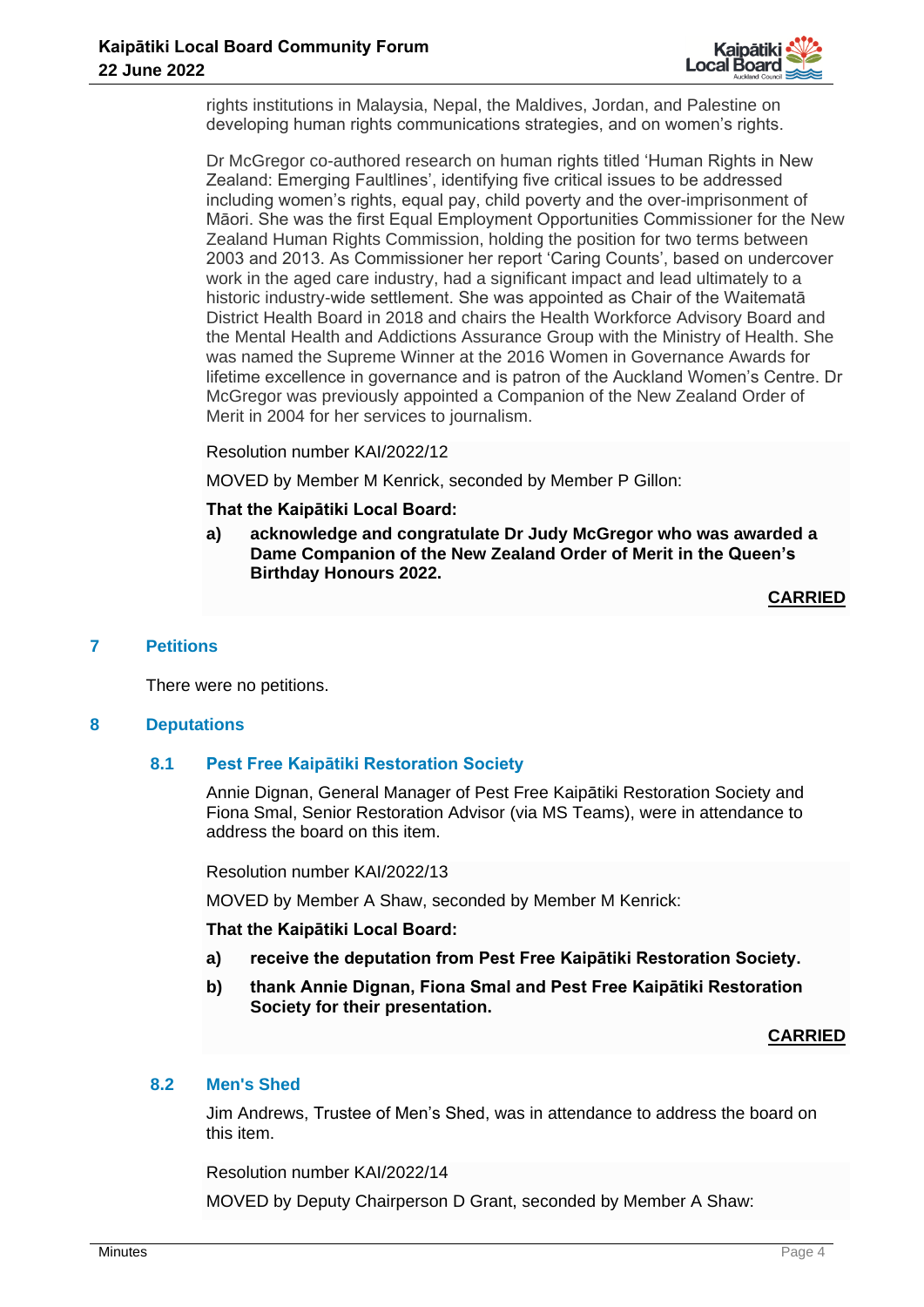

**That the Kaipātiki Local Board:**

- **a) receive the deputation from Men's Shed.**
- **b) thank Jim Andrews and Men's Shed for their presentation.**

**CARRIED**

# **8.3 Auckland Kindergarten Association**

Toni Nealie, General Manager Strategic Engagement – Auckland Kindergarten Association and Pauline Winter, Chief Executive Officer – Auckland Kindergarten Association were in attendance via Microsoft Teams to address the board on this item.

Resolution number KAI/2022/15

MOVED by Member P Gillon, seconded by Deputy Chairperson D Grant:

**That the Kaipātiki Local Board:**

- **a) receive the deputation from Auckland Kindergarten Association.**
- **b) thank Toni Nealie, Pauline Winter and Auckland Kindergarten Association for their presentation.**

**CARRIED**

### **9 Public Forum**

There was no public forum.

#### **10 Extraordinary Business**

There was no extraordinary business.

#### **11 Kaipātiki Local Youth Board update**

Tim Spring, Kaipātiki Local Youth Board representative was in attendance to address the board on this item.

Resolution number KAI/2022/16

MOVED by Member M Kenrick, seconded by Member P Gillon:

#### **That the Kaipātiki Local Board:**

- **a) receive the Kaipātiki Local Youth Board update.**
- **b) thank Tim Spring and the Kaipātiki Local Youth Board for their attendance and presentation.**

**CARRIED**

#### **12 Kaipātiki Local Board Chairperson's Report**

No report was provided at this time.